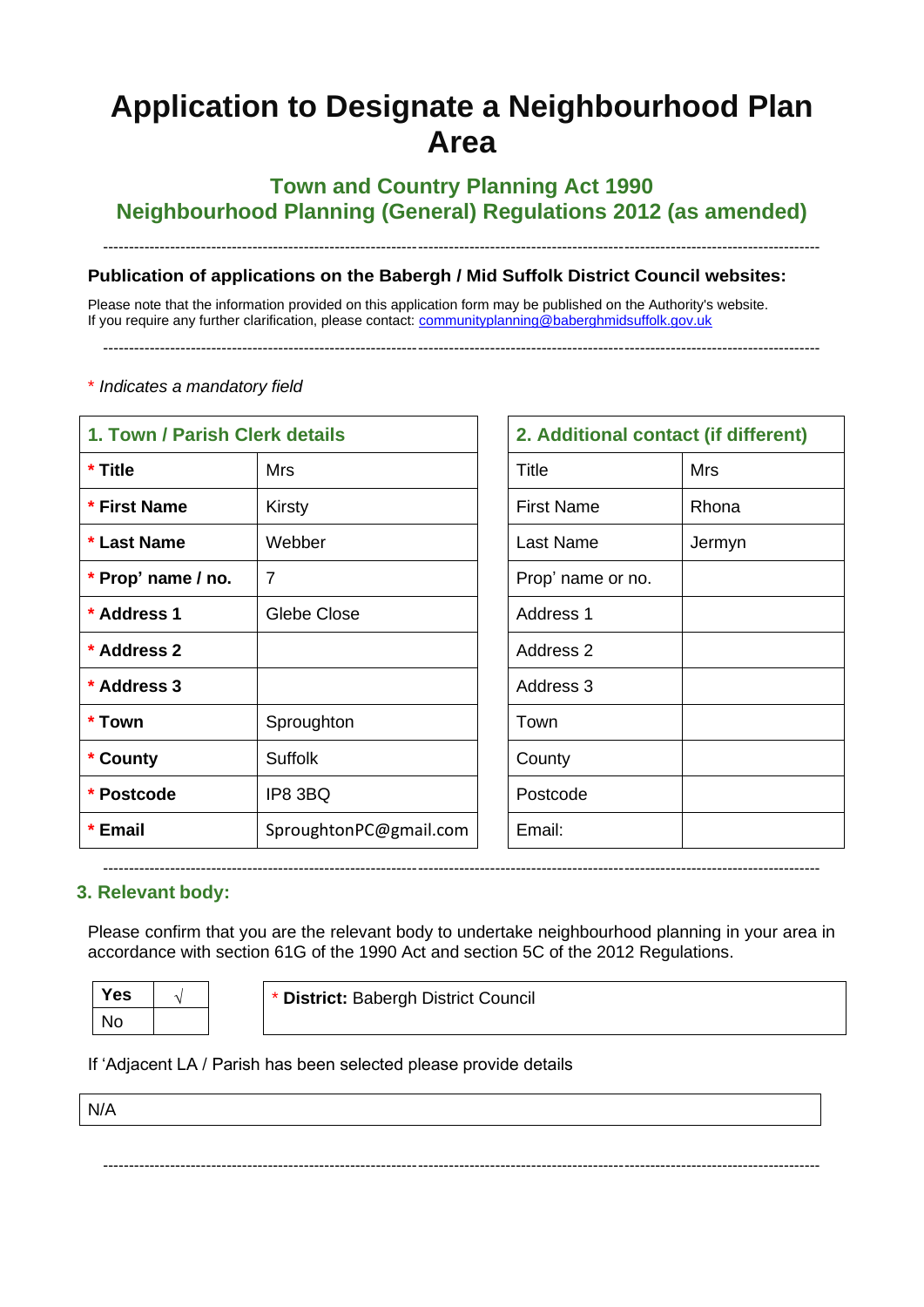## **4. Name of the Neighbourhood Area:**

#### **Please give a name which your neighbourhood area will be formally known: \***

Sproughton Neighbourhood Plan

-------------------------------------------------------------------------------------------------------------------------------------------

#### **5. Extent of the area:**

#### **Please indicate below the intended extent of the area: \***

**√ Whole parish boundary area**

Part of the parish

Joint with neighbouring parish

*Reminder: Your application needs to be accompanied by an OS plan showing the area. We can produce this for you so please ask if you have not already done so.*

**Would you like our assistance producing an OS plan? (if you haven't already been provided with one) (***Already have one)*

| Yes |  |
|-----|--|
| No  |  |

**To satisfy Regulation 5 of the Neighbourhood Planning (General) Regulations 2012, a statement is required to explain why the proposed neighbourhood plan area is considered appropriate in order for it to be designated. Please provide a statement below that explains why you consider the extent of the neighbourhood area appropriate \***

Sproughton Parish Council resolved at its meeting on 19th Feb 2020 to produce a Neighbourhood Plan, resolved to form a Neighbourhood Plan Sub-Committee & voted on membership. The Neighbourhood Plan Sub-Committee held its inaugural meeting on 17th Mar 2020 and proposed to designate a neighbourhood area equivalent to the Parish Boundary and to put forward this proposal to the parish.

The area proposed is considered appropriate for the following reasons:-

- 1. Using the existing boundary is logical and readily understandable to villagers.
- 2. It conforms to the electoral base that will be consulted later for the NP referendum.
- 3. No reason has been found to suggest an alternative boundary would be more suitable.

-------------------------------------------------------------------------------------------------------------------------------------------

## **6. Intention of Neighbourhood Area:**

#### **Please indicate which of the following you intend to undertake within your neighbourhood area: \***

## **√ Neighbourhood Development Plan**

Neighbourhood Development Order

Community Right to Build Order